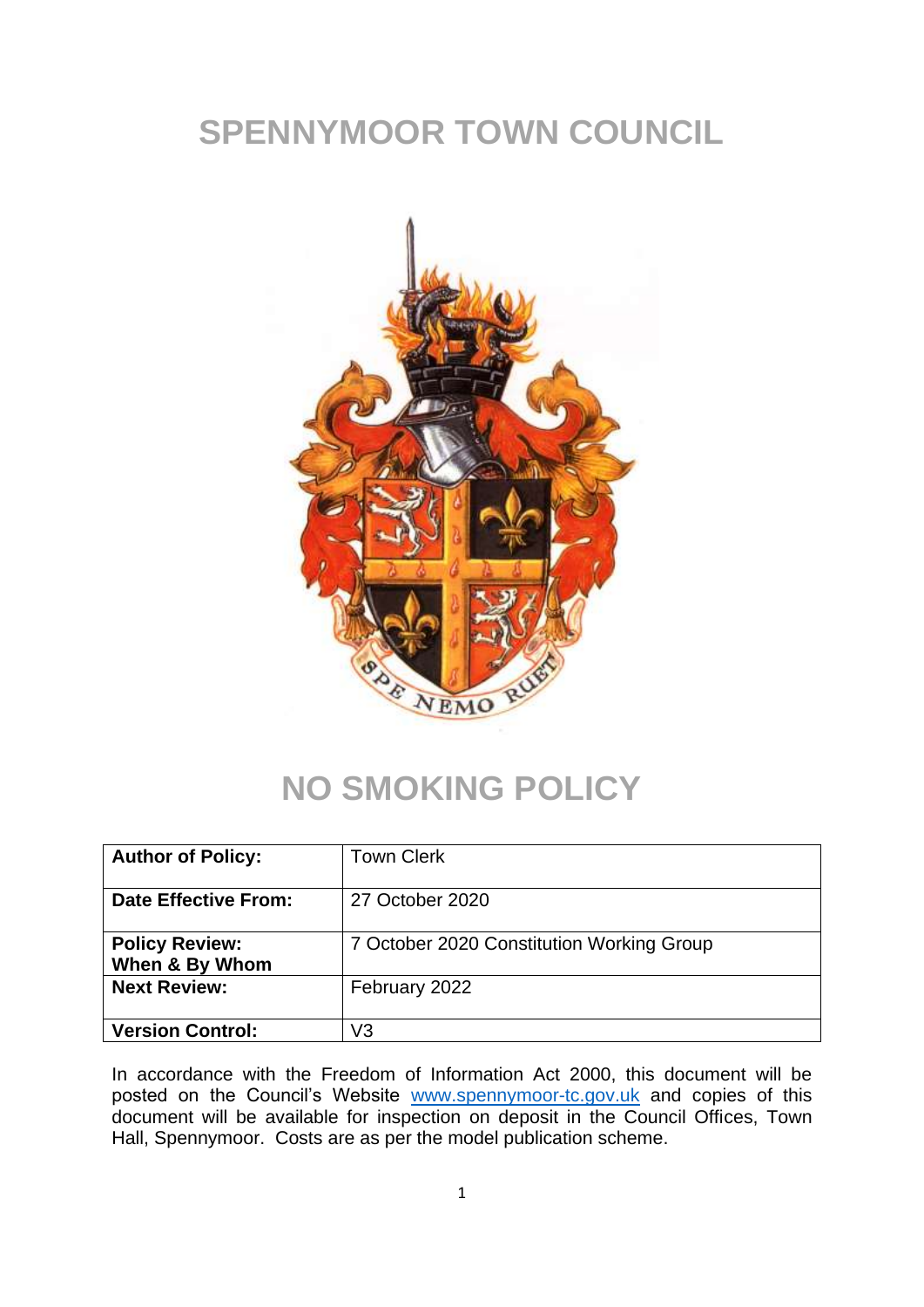## **1. Introduction**

- 1.1 In response to changes in government legislation and guidelines Spennymoor Town Council has implemented a total ban on smoking, including E cigarettes/Vaping, in any Council premises, including offices, corridors and toilets, vehicles (including privately owned when on Council business and carrying any passengers) or worksites.
- 1.2 As a responsible employer Spennymoor Town Council is taking the necessary steps to protect all employees from health risks wherever practical. Non-smokers have a right to work in a safe and healthy environment. This includes being protected from passive smoking. The Council recognises the risks of smoking both to smokers and nonsmokers.
- 1.3 The implementation and enforcement of this policy, in association with the terms and conditions of employment is intended to protect the employee, colleagues, members of the public and the Council.
- 1.4 This policy will replace all previous policies and instructions relating to the control of smoking in Council premises or worksites.
- 1.5 This policy also applies to Members.

#### **2. Current legislation**

- 2.1 It is intended that this policy complies with the relevant legislation including the 'Health Bill' in England and Wales effective from 1stJuly 2007.
- 2.2 The Health and Safety at Work Act 1974, Section 2(2)(e), which places a duty on employers to provide a working environment for employees that is:

"..safe, without risks to health, and adequate as regards facilities and arrangements for their welfare at work."

### **3. Aims and Scope of this Policy**

- 3.1 This policy is intended to:
	- Protect everyone against the effects of second hand smoke
	- Promote health in the workforce
	- Support those people who would like to quit smoking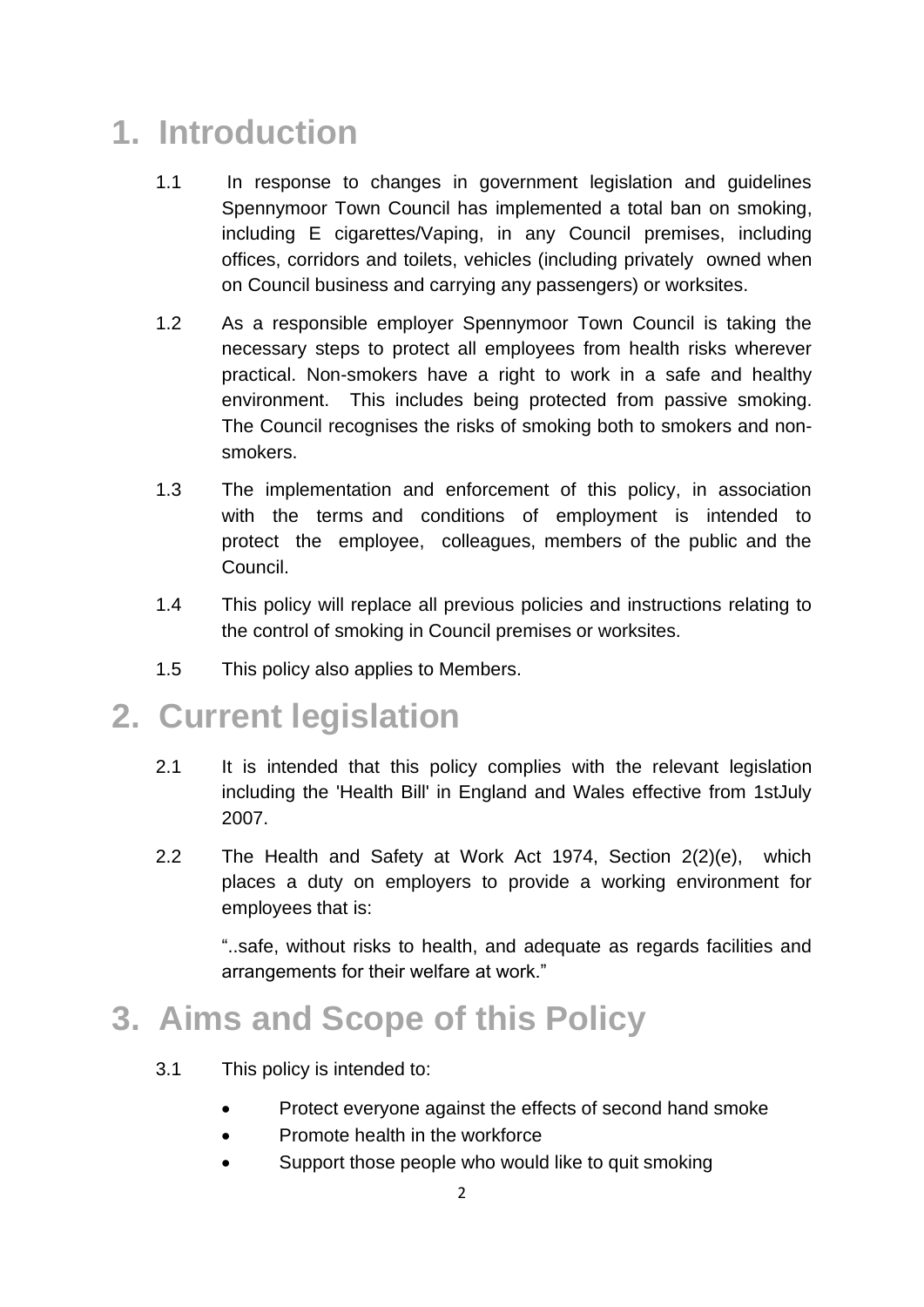## **4. Guidelines**

- 4.1 Non adherence or disregard to any points below will be seen as a breach of this policy and the disciplinary procedure will be invoked which could result in your dismissal.
- 4.2 Smoking, including e-cigarettes/vaping, is **not** allowed in any part of the premises, work sites or grounds, including offices, corridors and toilets. Unless there is a designated smoking area clearly marked.
- 4.3 Smokers are not permitted to smoke immediately outside any work base. This applies to staff, visitors and contractors.
- 4.4. Staff based in and visitors to premises owned by Spennymoor Town Council are not permitted to smoke in any part of the premises, worksites or grounds, including offices, corridors and toilets. Unless there is a designated smoking area clearly marked.
- 4.5 Staff are not permitted to smoke in Town Council or rental vehicles at any time.
- 4.6 Staff are not permitted to smoke in personal vehicles whilst undertaking official Town Council business and carrying any passengers.
- 4.7 Staff are not permitted to smoke whilst undertaking official Council duties such as grass cutting.
- 4.8 Smoking breaks will NOT be provided for staff.

### **5. Responsibilities**

- 5.1 This policy is intended to benefit all employees and visitors. All employees are responsible for its continued implementation. Overall responsibility for ensuring the policy is implemented, monitored and reviewed rests with Line Managers
- 5.2 Signs will be put up where necessary to inform visitors. There will be no ashtrays inside Council buildings.